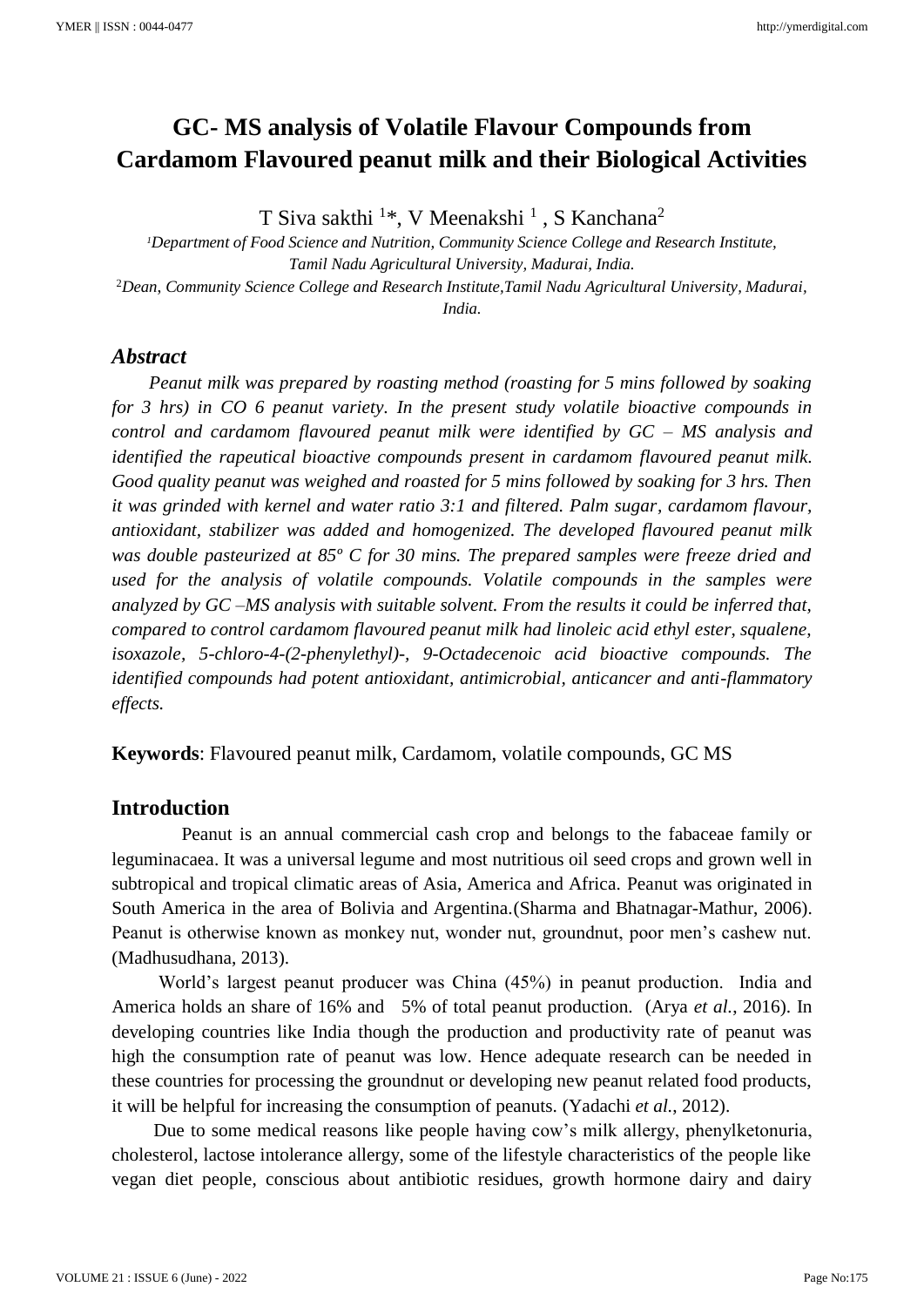related products was avoided. In European countries nearly 15% of people avoiding dairy based products. [\(Jago, 2011\)](#page-9-1).

Non dairy or plant based milk was easily digestible when compared to dairy milk and can be a suitable alternative for people with lactose intolerance. (Isanga and Zhang, 2008). Most of the children resist plain milk consumption due to bland taste and flavor, for those children flavored milk helps to increase consumption due to its flavour and its palatable form. It helps the children to meet out the nutritional target mainly calcium. It can be a suitable nutrient rich replacement for fruit and soft drinks. [\(Fayet-Moore, 2016\)](#page-9-2).

 Flavour is defined as the combined perception of texture, taste and odour. In plants and animals during their metabolic process aromatic bioactive compounds were synthesized and responsible for the flavour of the food substances and also it can be modified by process. Reineccus, T. A *et al*., (2008).To find out the retention of volatile flavouring compounds present in the control and cardamom flavoured peanut milk using GC – MS analysis with suitable solvent extraction based on the literature the present study was carried out.

## **2. Materials and methods**

#### **2.1 Materials**

 TNAU CO 6 variety of peanut was procured from the Department of Plant Breeding and Genetics, Tamil Nadu Agricultural University, Coimbatore. Local peanut variety, palm sugar, cardadmom, food grade antioxidant (ascorbic acid powder) and xanthan gum were purchased from the local departmental stores of Madurai city.

#### **2.2 Preparation of cardamom flavoured milk (Fig 1)**

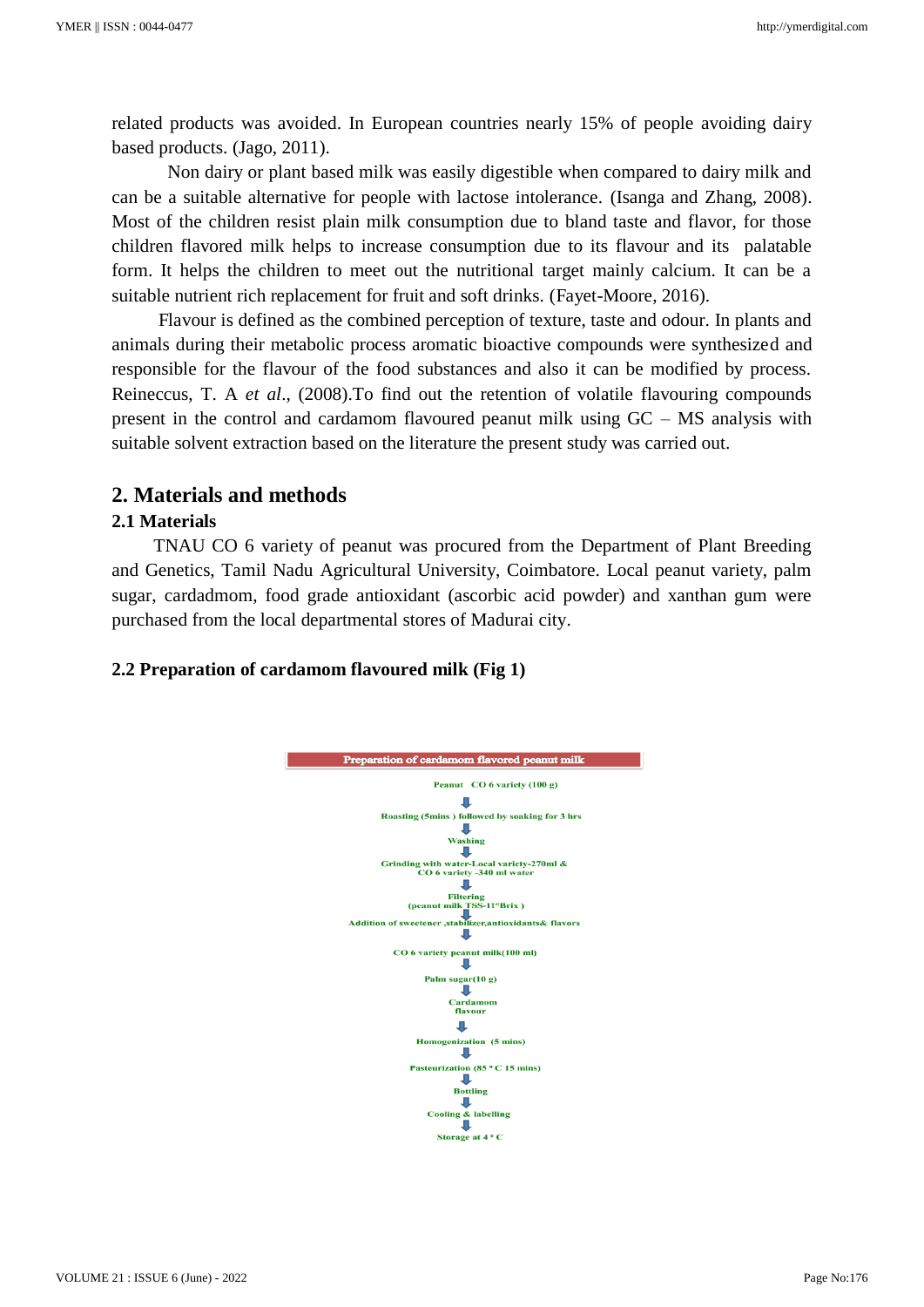## **2.3 Identification of volatile compounds in flavoured peanut milk using GC-MS**

#### **2.3.1. Pre sample preparation**

Standardized flavoured milk prepared from CO 6 peanut and local variety was kept at refrigerated condition for three days. Flavoured peanut milk was freeze dried for  $6 - 7$  hrs. Freeze dried powder was placed in the dessicator for one day and it was packed in a highdensity polyethylene pack and stored at dark condition.

#### **2.3.2. Sample preparation**

 2g of dried peanut milk sample was taken in a beaker and 20 ml of HPLC grade hexane was added. It was sonicated for 2 cycle (30 mins) and it was filtered using whatman's no.1 filter paper. Solvent in the sample was evaporated using solvent extractor and it was dissolved in a 2 ml HPLC grade hexane. It was filtered using membrane filter. Then the sample was transferred to the GCMS vial.

## **2.3.3. Gas chromatography – Mass Spectrometry analysis**

Analysis of volatile compound using GC-MS was conducted using a QP2020 system (Shimadzu, Japan). 1 µL of sample extract was injected in hot split less mode (5 min split valve- delay time). Separation was performed in the non polar column (Rxi-5 Sil MS; 30 m length, 0.25 mm i.d and 0.25 µm film thickness). The oven temperature in the gas chromatography was programmed as follows: Initial temperature of 70ºC for 1 min and raised at a rate of 5 ºC/min to 225ºC with holding time of 3 min, then the temperature was raised to 280º C at a rate of 5º C/ min. Helium gas was used as a carrier gas. The programmed flow rate was 1 ml / min. Injector and MSD transfer line were held at 230º and 280ºC respectively. MSD conditions were as follows: electron- impact ionization voltage at the rate of 70 electron volts, scan range was 35 to 650 m/z at a rate of 2.74 scans/ s.

# **3.Result and discussions**

#### **Identification of components**

Interpretation on mass spectrum GC – MS was done using the database of National Institute Standard and Technology (NIST), having more than 62,000 patterns. spectrum of the unknown component was compared with the spectrum of the known components stored in the NIST library. Twenty five bioactive compounds were identified in control and cardamom flavoured peanut milk by GC-MS analysis. The active principles with their retention time (RT), molecular formula, molecular weight (MW) and area (%) of control peanut milk were presented in the Figure 1 - 2.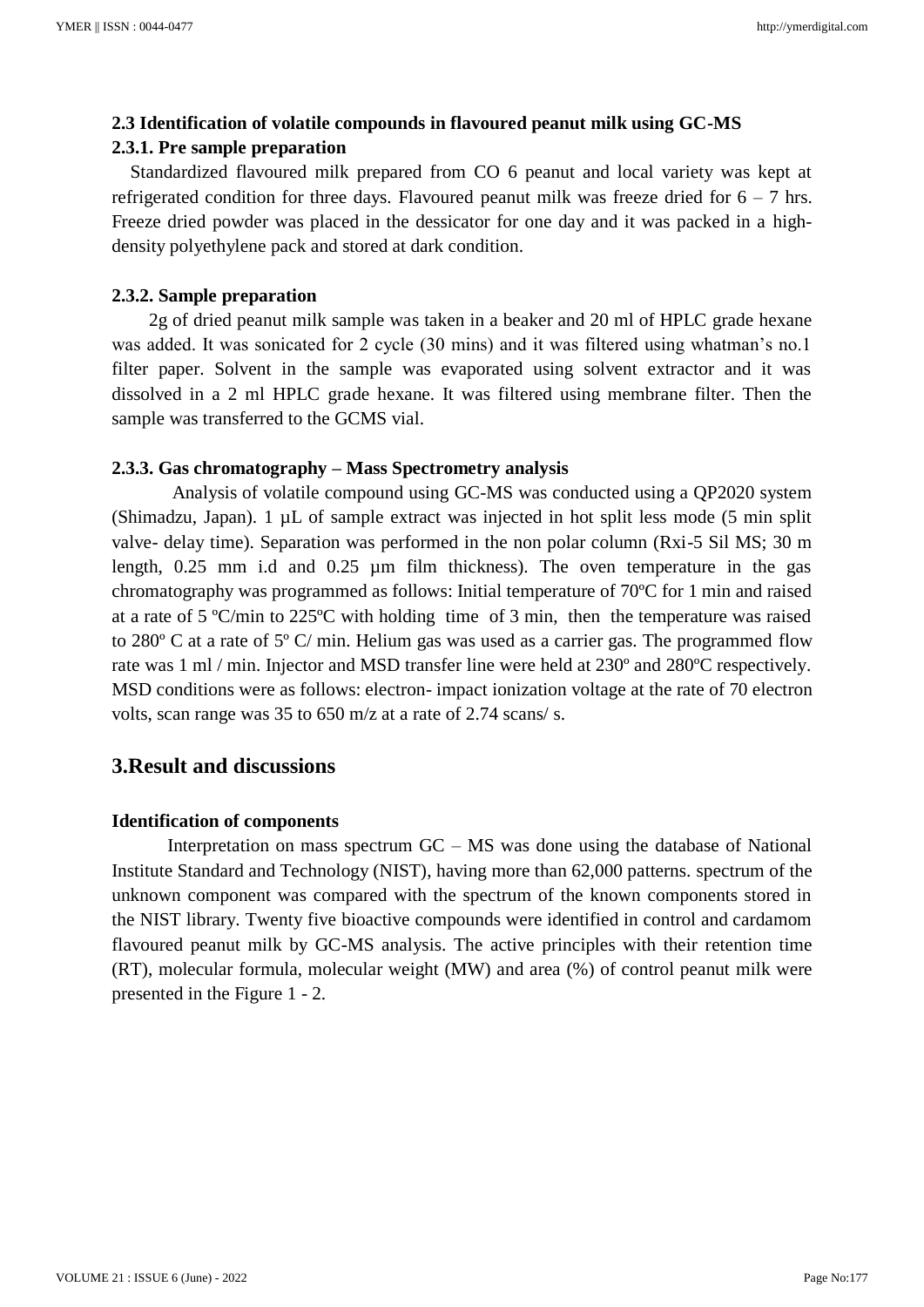

**Figure 1. Chromotogram obtained from GCMS analysis of CO 6 variety control peanut milk**

**Figure 2. Chromotogram obtained from GCMS analysis of CO 6 variety cardamom flavoured peanut milk**



The GC- MS Chromatogram of the volatile flavour constituents present in the samples are displayed in Figures 1- 2. The results showed that the presence of volatile flavor compounds in control and cardamom flavoured peanut milk samples were varied in number and peak area. The major twenty volatile flavour compounds present in control and cardamom flavoured peanut milk sample are presented in Tables 1-2. The study is concluded based upon the percentage of peak area.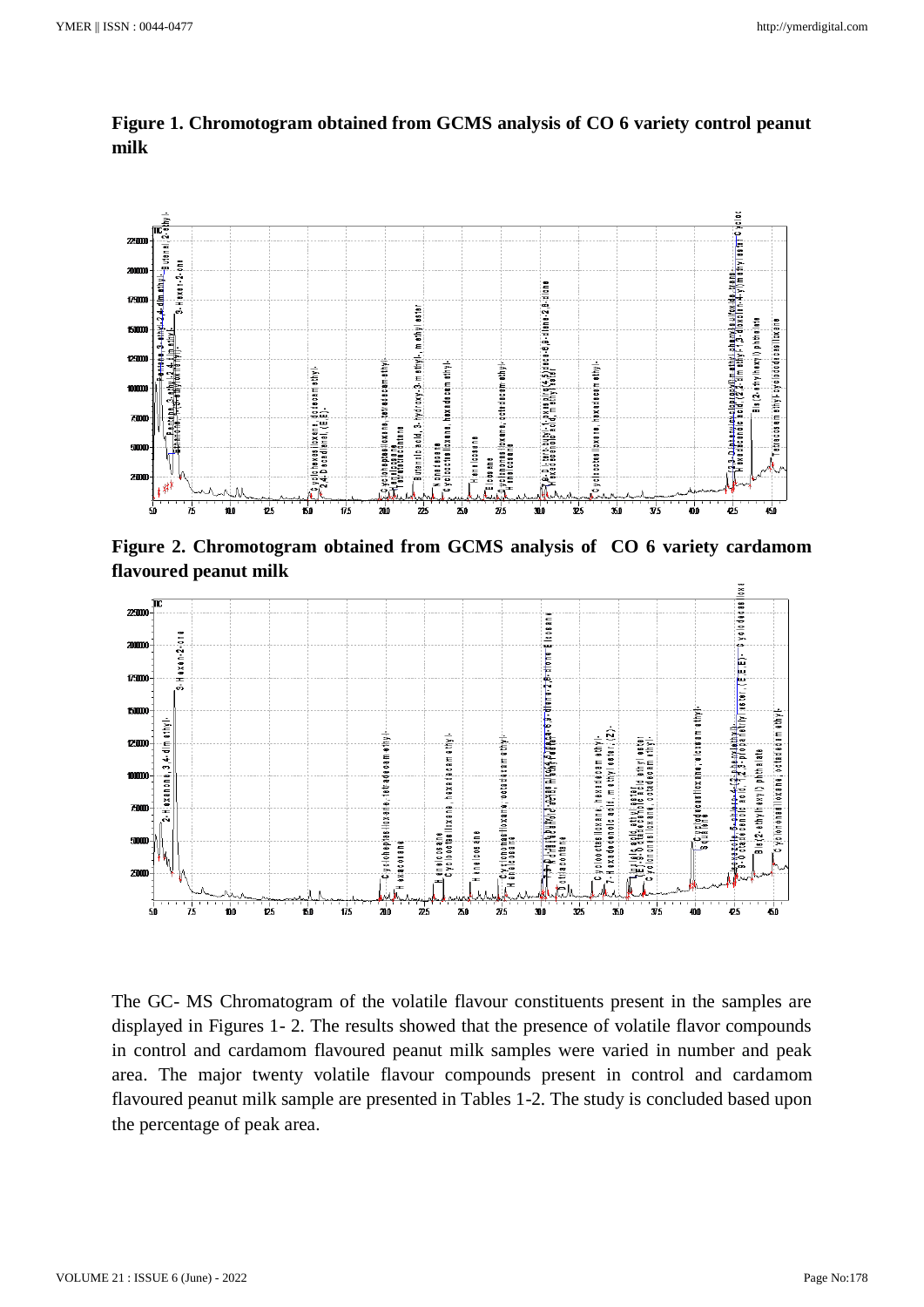| Peak#          | <b>R.Time</b> | Area% | <b>Name</b>                                           | <b>Biological activity</b>                                                                                                                                       | <b>Molecular</b><br>formula      | <b>Molecular</b><br>weight |
|----------------|---------------|-------|-------------------------------------------------------|------------------------------------------------------------------------------------------------------------------------------------------------------------------|----------------------------------|----------------------------|
|                |               |       |                                                       |                                                                                                                                                                  |                                  | (g/mol)                    |
| $\mathbf{1}$   | 5.161         | 23.63 | 3-ethyl-2,4-<br>Pentane,<br>dimethyl-                 | Alkane                                                                                                                                                           | $C_{12}H_{26}$                   | 128.25                     |
| $\overline{c}$ | 5.486         | 23.56 | Butanal, 2-ethyl-3-methyl-                            | Flavouring agent                                                                                                                                                 | C <sub>7</sub> H <sub>14</sub> O | 116.20                     |
| $\overline{3}$ | 5.800         | 6.54  | 3-ethyl-2,4-<br>Pentane,<br>dimethyl-                 | Alkane                                                                                                                                                           | $C_9H_{20}$                      | 128.25                     |
| $\overline{4}$ | 5.990         | 5.10  | $1-(3-$<br>Ethanone,<br>ethyloxiranyl)-               | Antioxidant,<br>antimicrobial                                                                                                                                    | $C_6H_{10}O_2$                   | 114.14                     |
| 5              | 6.375         | 27.85 | 3-Hexen-2-one                                         | Flavouring agent                                                                                                                                                 | $C_6H_{10}O$                     | 98.1430                    |
| 6              | 15.113        | 0.69  | Cyclohexasiloxane,<br>dodecamethyl-                   | Skin care, cosmetics<br>products,<br>breast<br>implantation,<br>Antimicrobial                                                                                    | $C_{12}H_{36}O_6Si_6$            | 444.92                     |
| $\tau$         | 15.730        | 0.69  | 2,4-Decadienal, (E,E)-                                | Flavouring agent                                                                                                                                                 | $C_{10}H_{16}O$                  | 152.23                     |
| 8              | 19.619        | 0.27  | Cycloheptasiloxane,<br>tetradecamethyl-               | Antimicrobial activity                                                                                                                                           | $C_{14}H_{42}O_7Si_7$            | 519.07                     |
| 9              | 20.226        | 0.29  | Heneicosane                                           | Antimicrobial                                                                                                                                                    | $C_{21}H_{44}$                   | 296.5741                   |
| 10             | 20.542        | 0.36  | Tetratetracontane                                     | Antioxidant<br>and<br>cytoprotective<br>activities                                                                                                               | $C_{44}H_{90}$                   | 619.20                     |
| 11             | 21.801        | 0.76  | Butanoic acid, 3-hydroxy-3-<br>methyl-, methyl es     | Flavouring agent                                                                                                                                                 | $C_6H_{12}O_3$                   | 132.11                     |
| 12             | 23.047        | 0.47  | Nonadecane                                            | Antimicrobial                                                                                                                                                    | $C_{19}H_{40}$                   | 268.518                    |
| 13             | 23.697        | 0.26  | Cyclooctasiloxane,<br>hexadecamethyl-                 | Antimicrobial                                                                                                                                                    | $C_{16}H_{48}O_8Si_8$            | 593.2                      |
| 14             | 25.436        | 0.58  | Heneicosane                                           | Antimicrobial                                                                                                                                                    | $C_{21}H_{44}$                   | 296.5741                   |
| 15             | 26.444        | 0.36  | Eicosane                                              | Antitumour<br>activity<br>human<br>against<br>the<br>gastric SGC-7901 cell<br>line antifungal .activity                                                          | $C_{20}H_{42}$                   | 282.5475                   |
| 16             | 27.226        | 0.23  | Cyclononasiloxane,<br>octadecamethyl-                 | Antimicrobial                                                                                                                                                    | $C_{18}H_{54}O_{9}Si_{9}$        | 667.4                      |
| 17             | 27.717        | 0.32  | Heneicosane                                           | Antimicrobial                                                                                                                                                    | $C_{21}H_{44}$                   | 296.5741                   |
| 18             | 30.060        | 0.81  | 7,9-Di-tert-butyl-1-<br>oxaspiro(4,5)deca-6,9-diene   | To treat skin diseases,<br>gonorrhea, migraine,<br>intestinal parasites                                                                                          | C17H24O3                         | 276.4                      |
| 19             | 30.379        | 0.74  | Hexadecanoic acid, methyl<br>ester(lauric palmitic)   | Antibacterial activity,<br>Antioxidant,<br>Hypocholesterolemic,<br>Nematicide, Pesticide,<br>Antiandrogenic flavor,<br>Hemolytic,<br>Alphareductase<br>inhibitor | $C_{17}H_{34}O_2$                | 270.45                     |
| 20             | 33.297        | 0.22  | Cyclooctasiloxane,<br>hexadecamethyl-                 | Antimicrobial                                                                                                                                                    | $C_{16}H_{48}O_8Si_8$            | 593.2                      |
| 21             | 42.088        | 0.96  | $(2,3-$<br>Diphenylcyclopropyl)methyl<br>phenyl sulfo | Antitumour                                                                                                                                                       | $C_{22}H_{20}OS$                 | 332.5                      |
| 22             | 42.492        | 0.36  | Cyclodecasiloxane,<br>eicosamethyl-                   | hepato<br>protective<br>activity                                                                                                                                 | $C_{20}H_{60}O_{10}Si_{10}$      | 741.5                      |
| 23             | 42.587        | 0.78  | Hexadecanoic<br>acid,<br>$(2,2-$                      | Antioxidant.                                                                                                                                                     | $\overline{C}_{22}H_{42}O_4$     | 370.6                      |

**Table 1 : Volatile compounds identified in CO 6 variety control peanut milk by GC- MS analysis**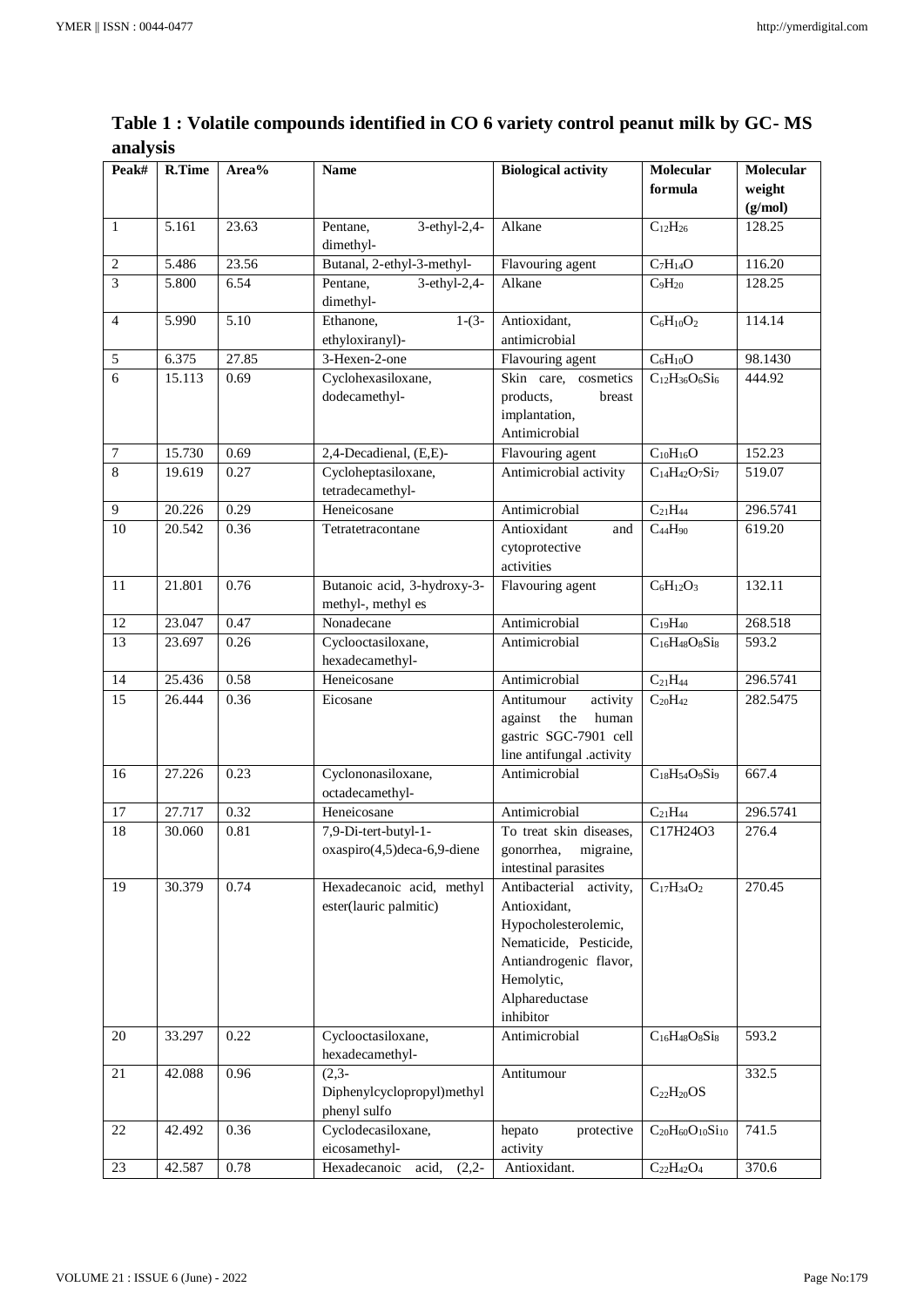|    |        |        | dimethyl-1,3-dioxolan       |                         |                             |       |
|----|--------|--------|-----------------------------|-------------------------|-----------------------------|-------|
| 24 | 43.682 | 3.63   | Bis(2-ethylhexyl) phthalate | Antibacterial<br>and    | $C_{24}H_{38}O_4$           | 394.6 |
|    |        |        |                             | antifungal activity     |                             |       |
| 25 | 44.943 | 0.56   | Tetracosamethyl-            | protective<br>hepato    | $C_{24}H_{72}O_{12}Si_{12}$ | 889.8 |
|    |        |        | cyclododecasiloxane         | activity,               |                             |       |
|    |        |        |                             | antispasmodic,          |                             |       |
|    |        |        |                             | antirheumatic,<br>anti- |                             |       |
|    |        |        |                             | baths,<br>soporific     |                             |       |
|    |        |        |                             | insecticides<br>for     |                             |       |
|    |        |        |                             | mosquito<br>control,    |                             |       |
|    |        |        |                             | appetizing agent        |                             |       |
|    |        | 100.00 |                             |                         |                             |       |

 In control peanut milk, Pentane, 3-ethyl-2,4-dimethyl-, Butanal, 2-ethyl-3-methyl-, 3- Hexen-2-one, Pentane, 3-ethyl-2,4-dimethyl-, Ethanone, 1-(3-ethyloxiranyl), Bis(2 ethylhexyl) phthalate, (2,3-Diphenylcyclopropyl)methyl phenyl sulfo, 7,9-Di-tert-butyl-1 oxaspiro(4,5)deca-6,9-diene, Hexadecanoic acid, methyl ester(lauric palmitic) were the major bioactive compounds based on percentage of peak area. (Table 1)

 In cardamom flavoured peanut milk, 3-Hexen-2-one, 2-Hexanone, 3,4-dimethyl-, Cyclodecasiloxane, eicosamethyl-, Squalene, Bis(2-ethylhexyl) phthalate, 9-Octadecenoic acid, Nonadecanoic acid, methyl ester , 1,2,3-propanetriyl ester, 7,9-Di-tert-butyl-1 oxaspiro(4,5)deca-6,9-dien, Linoleic acid ethyl ester and Cyclononasiloxane, octadecamethyl were major bioactive compounds based on percentage of peak area. (Table 2).

|          | Table 2. Volatile compounds identified in CO 6 variety control peanut milk by GC-MS |  |  |
|----------|-------------------------------------------------------------------------------------|--|--|
| analysis |                                                                                     |  |  |

| Peak#          | R.Time | Area% | <b>Name</b>                                               | <b>Biological activity</b>                                                                    | <b>Molecular</b><br>formula     | <b>Molecular</b><br>weight |
|----------------|--------|-------|-----------------------------------------------------------|-----------------------------------------------------------------------------------------------|---------------------------------|----------------------------|
|                |        |       |                                                           |                                                                                               |                                 | (g/mol)                    |
| $\mathbf{1}$   | 5.491  | 8.15  | $3,4-$<br>2-Hexanone.<br>dimethyl-                        | Flavouring agent                                                                              | CsH <sub>16</sub> O             | 128.21                     |
| $\overline{2}$ | 6.368  | 53.47 | 3-Hexen-2-one                                             | Flavouring agent                                                                              | $C_6H_{10}O$                    | 98.14                      |
| $\overline{3}$ | 19.622 | 1.30  | Cycloheptasiloxane,<br>tetradecamethyl-                   | Antimicrobial activity                                                                        | $C_{14}H_{42}O_7Si_7$           | 519.07                     |
| $\overline{4}$ | 20.542 | 0.70  | Hexacosane                                                | Antimicrobial activity                                                                        | $C_{26}H_{54}$                  | 366.71                     |
| 5              | 23.051 | 1.22  | Heneicosane                                               | Antimicrobial                                                                                 | $C_{21}H_{44}$                  | 296.5741                   |
| 6              | 23.701 | 1.45  | Cyclooctasiloxane,<br>hexadecamethyl-                     | Antimicrobial                                                                                 | $C_{16}H_{48}OsSi8$             | 593.2                      |
| $\overline{7}$ | 25.433 | 1.11  | Heneicosane                                               | Antimicrobial                                                                                 | $C_{21}H_{44}$                  | 296.5741                   |
| 8              | 27.230 | 1.32  | Cyclononasiloxane,<br>octadecamethyl-                     | Antimicrobial                                                                                 | $C_{18}H_{54}O_{9}Si_{9}$       | 667.4                      |
| 9              | 27.720 | 0.78  | Antimicrobial<br>Heneicosane                              |                                                                                               | $C_{21}H_{44}$                  | 296.5741                   |
| 10             | 30.064 | 1.56  | 7,9-Di-tert-butyl-1-<br>$oxaspiro(4,5)$ deca-6,9-<br>dien | To treat skin diseases, gonorrhea,<br>migraine, intestinal parasites,                         | $C_{17}H_{24}O_3$               | 276.3707                   |
| 11             | 30.115 | 0.38  | Eicosane                                                  | Antifungal,<br>antitumor<br>antibacterial.<br>larvicidal.<br>antimicrobial, cytotoxic effects | C <sub>20</sub> H <sub>42</sub> | 282.5475                   |
| 12             | 30.379 | 3.25  | Nonadecanoic<br>acid.<br>methyl ester                     | Antioxidant and Antimicrobial                                                                 | $C_{20}H_{40}O_2$               | 312.5                      |
| 13             | 31.005 | 0.08  | Dotriacontane                                             | Antimicrobial agent                                                                           | C <sub>32</sub> H <sub>66</sub> | 450.88                     |
| 14             | 33.305 | 1.10  | Cyclooctasiloxane,<br>hexadecamethyl-                     | Antimicrobial                                                                                 | $C_{16}H_{48}OsSi8$             | 593.2                      |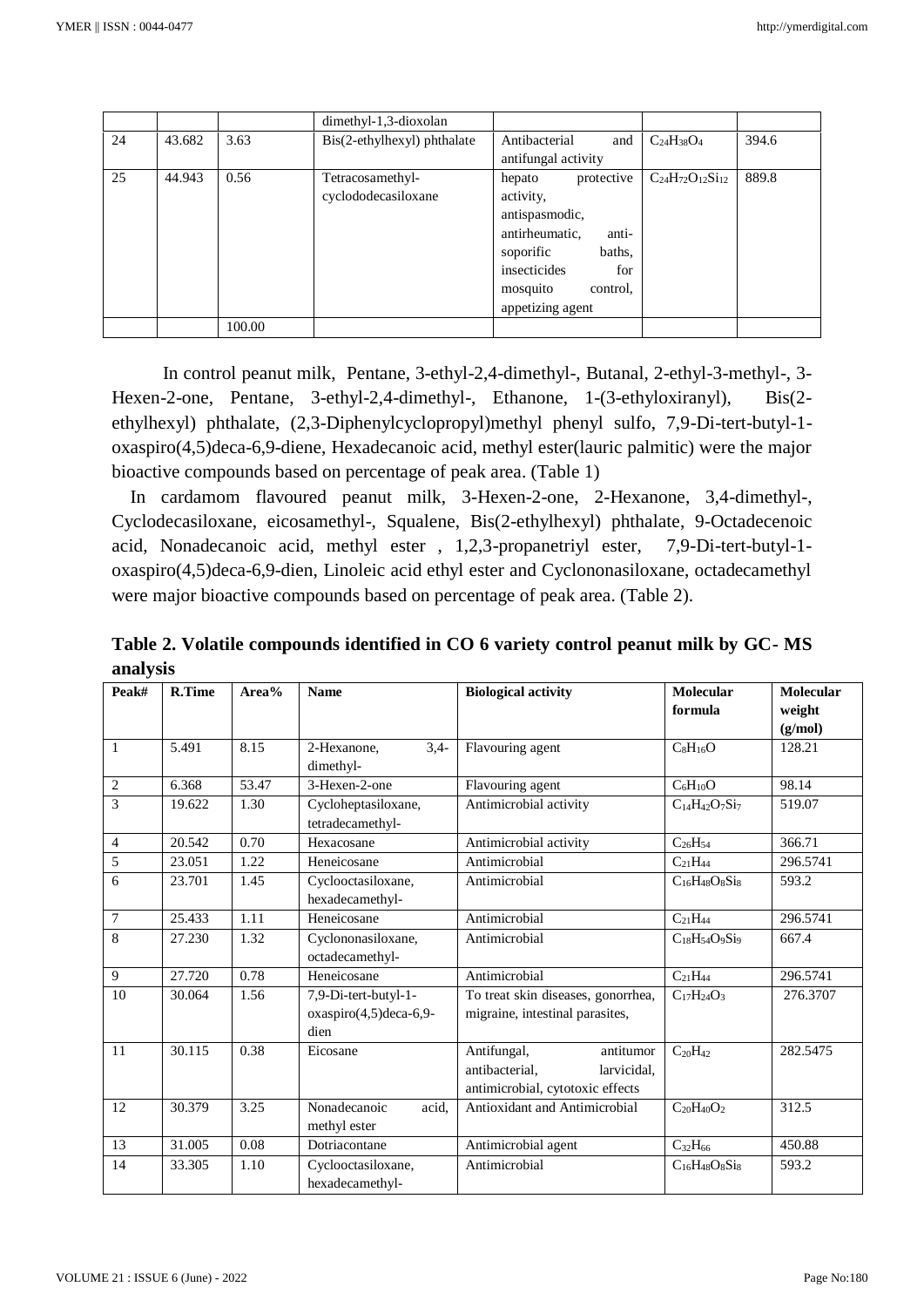| 15 | 34.113 | 1.13              | 7-Hexadecenoic<br>acid,   | Antioxidant,<br>fungal,<br>anti    | $C_{17}H_{34}O$             | 268.4348 |
|----|--------|-------------------|---------------------------|------------------------------------|-----------------------------|----------|
|    |        |                   | methyl ester, (Z)-        | surfactant                         |                             |          |
| 16 | 35.592 | $\overline{1.67}$ | Linoleic acid ethyl ester | Hypocholesterolemic,               | $C_{20}H_{36}O_2$           | 308.5    |
|    |        |                   |                           | Nematicide,<br>Antiarthritic,      |                             |          |
|    |        |                   |                           | Hepatoprotective Antiandrogenic    |                             |          |
|    |        |                   |                           | , Hypocholesterolemic, 5-Alpha     |                             |          |
|    |        |                   |                           | reductaseinhibitor                 |                             |          |
|    |        |                   |                           | Antihistaminic,<br>Anticoronary,   |                             |          |
|    |        |                   |                           | Insectifuge, Antieczemic, Antiacne |                             |          |
| 17 | 35.754 | 2.04              | (E)-9-Octadecenoic acid   | Cancer preventive, Insectifuge,    | $C_{18}H_{32}O_2$           | 310.5    |
|    |        |                   | ethyl ester               | Anti-inflammatory, Nematicide,     |                             |          |
|    |        |                   |                           | Hepatoprotective, Antihistaminic,  |                             |          |
|    |        |                   |                           | Anticane,<br>Antiarthritic,        |                             |          |
|    |        |                   |                           | Antieczemic                        |                             |          |
| 18 | 36.641 | 1.01              | Cyclononasiloxane,        | Antimicrobial                      | $C_{18}H_{54}O_{9}Si_{9}$   | 667.4    |
|    |        |                   | octadecamethyl-           |                                    |                             |          |
| 19 | 39.745 | 6.66              | Cyclodecasiloxane,        | hepato protective activity         | $C_{20}H_{60}O_{10}Si_{10}$ | 741.5    |
|    |        |                   | eicosamethyl-             |                                    |                             |          |
| 20 | 39.835 | 4.73              | Squalene                  | Antibacterial,<br>Antioxidant,     | $C_{30}H_{50}$              | 410.73   |
|    |        |                   |                           | Antitumor,<br>Anti-inflammatory,   |                             |          |
|    |        |                   |                           | Potential<br>Antinociceptive,      |                             |          |
|    |        |                   |                           | antiplatelet<br>components,        |                             |          |
|    |        |                   |                           | Hypoglycemic,<br>Hypolipidemic     |                             |          |
|    |        |                   |                           | effects,<br>Sedative<br>action,    |                             |          |
|    |        |                   |                           | Antihistaminic, Hepatoprotective   |                             |          |
|    |        |                   |                           | activites<br>Cancer<br>preventing, |                             |          |
|    |        |                   |                           | Immunostimulant                    |                             |          |
| 21 | 42.095 | 0.94              | Isoxazole, 5-chloro-4-(2- | Antioxidant, aromatic compound     | $C_{11}H_{10}CINO$          | 664      |
|    |        |                   | phenylethyl)-             |                                    |                             |          |
| 22 | 42.499 | 1.49              | Cyclodecasiloxane,        | hepato protective activity         | $C_{20}H_{60}O_{10}Si_{10}$ | 741.5    |
|    |        |                   | eicosamethyl-             |                                    |                             |          |
| 23 | 42.592 | 1.11              | 9-Octadecenoic<br>acid,   | Antagonism against bacteria        | $C_{57}H_{104}O_6$          | 1059.5   |
|    |        |                   | 1,2,3-propanetriyl ester, |                                    |                             |          |
|    |        |                   |                           |                                    |                             |          |
| 24 | 43.688 | 2.07              | Bis(2-ethylhexyl)         | Antibacterial<br>antifungal<br>and | $C_{24}H_{38}O_4$           | 390.564  |
|    |        |                   | phthalate                 | activity                           |                             |          |
| 25 | 44.948 | 1.28              | Cyclononasiloxane,        | Antimicrobial                      | $C_{18}H_{54}O_{9}Si_{9}$   | 667.4    |
|    |        |                   | octadecamethyl-           |                                    |                             |          |

Some of the compounds identified in both control peanut milk and cardamom flavoured milk possessing biologically active properties like antibacterial, antioxidant, antiinflammatory etc. The bioactive compounds such as 3-Hexen-2-one and Butanal, 2-ethyl-3 methyl- acting as flavouring agent in the peanut milk for beany flavor. Wang et al., (2012) reported that strong and exciting flavours of the dairy products could be attributed by alcohols, it can be formed by amino acid metabolism, aldehydes.

 Ethanone, 1-(3-ethyloxiranyl)- bioactive compound was identified and had antioxidant and strong antimicrobial property, so it helps to destroy the food borne pathogens which helps in prevention from diseases. Bis (2-ethylhexyl) phthalate bioactive compound had antibacterial and antifungal activity it helps to prevent food borne disease. (2,3- Diphenylcyclopropyl) methyl phenyl sulfo bioactive compound was identified and it had antitumuor property it helps to prevent cancer. 7, 9-Di-tert-butyl-1- bioactive compound helps to treat skin diseases, gonorrhea, migraine, intestinal parasites. Hexadecanoic acid, methyl ester bioactive compound had antibacterial activity, antioxidant, hypocholesterolemic,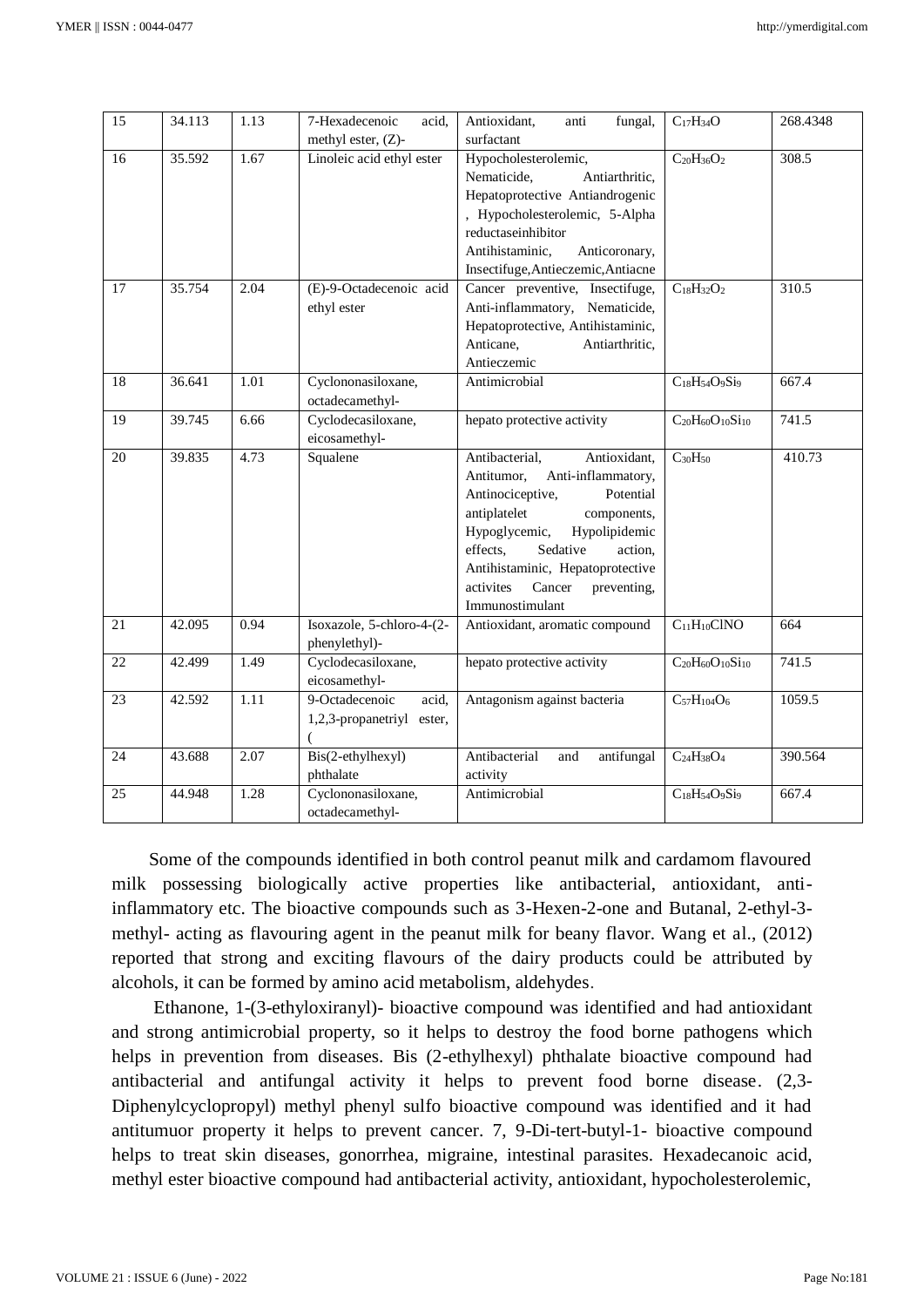nematicide, pesticide, antiandrogenic flavor, hemolytic, alphareductase inhibitor property. Hexadecanoic acid, (2,2-dimethyl-1,3-dioxolan bioactive compound had antioxidant property.

 The data reported that bioactive compounds in the cardamom flavoured peanut milk had much therapeutic and medicinal value. 3-Hexen-2-one and 2-Hexanone, 3,4-dimethylbioactive compound acts as a flavouring agent in cardamom flavoured peanut milk. Nonadecanoic acid, methyl ester bioactive compound had antioxidant and antimicrobial property it helps to prevent food borne pathogens related diseases. Cyclodecasiloxane, eicosamethyl-bioactive compound had hepato protective activity nature. (E)-9-Octadecenoic acid ethyl ester bioactive compound were identified and had cancer preventive, insectifuge, anti-inflammatory, nematicide, hepatoprotective, antihistaminic, hypocholesterolemic anticane, antiarthritic, antieczemic property.( Ponnamma *et al* ., 2012.,) In this present study, it was noticed that apparently, different volatile compounds were found in the control and cardamom flavoured peanut milk. These developments may be a function of double pasteurization processing culminating perhaps in either the release of volatiles already existing in the ingredients or degradation of amino acids, sugars and nucleotides.

 The squalene is a phenolic compound it had several biological activities like antibacterial, antioxidant, antitumor, anti-inflammatory, antimicrobial, chemopreventive activity. (Rao C. V*et al*., (1998). Other beneficial activities like potential antiplatelet components, hypoglycemic, hypolipidemic effects, sedative action, antihistaminic, gastropreventive, hepatoprotective activities, cancer preventing, immunostimulant property. (Sunitha S *et al*., 2001.,) Cyclononasiloxane, octadecamethyl- bioactive compound had antimicrobial property.

[Gaddaguti](#page-9-3) *et al.*, (2012) reported that Cyclohexasiloxane, dodecamethyl compound mostly used as an emollient, lubricant, deforming agent and conditioning agent. [Ahsan](#page-9-4) *et al.*, [\(2017\)](#page-9-4) reported that bioactive compounds like Eicosane and dibutyl phthalate had antifungal property it potentially against R. Solani AG-3 KX852461[.Kawuri and Darmayasa, \(2019\)](#page-9-5) reported that Heneiconsane, Dodecane, Eicosane, and Cetene that have antimcrobial activity against bacteria and fungi.

 Table 3 depicts the comparative analysis of volatile flavour compound present in control and cardamom flavoured peanut milk. The flavouring compounds 3-Hexen-2-one, Heneicosane, Eicosane, Bis(2-ethylhexyl) phthalate, 7-Hexadecenoic acid, methyl ester, (Z)-, Cyclodecasiloxane, eicosamethyl-, Cyclooctasiloxane, hexadecamethyl-, Cyclononasiloxane, octadecamethyl- was present in both control and cardamom flavoured peanut milk. The retention time and the percentage of peak area of the flavouring compounds retained were on par in control and cardamom flavoured peanut milk samples taken for the study.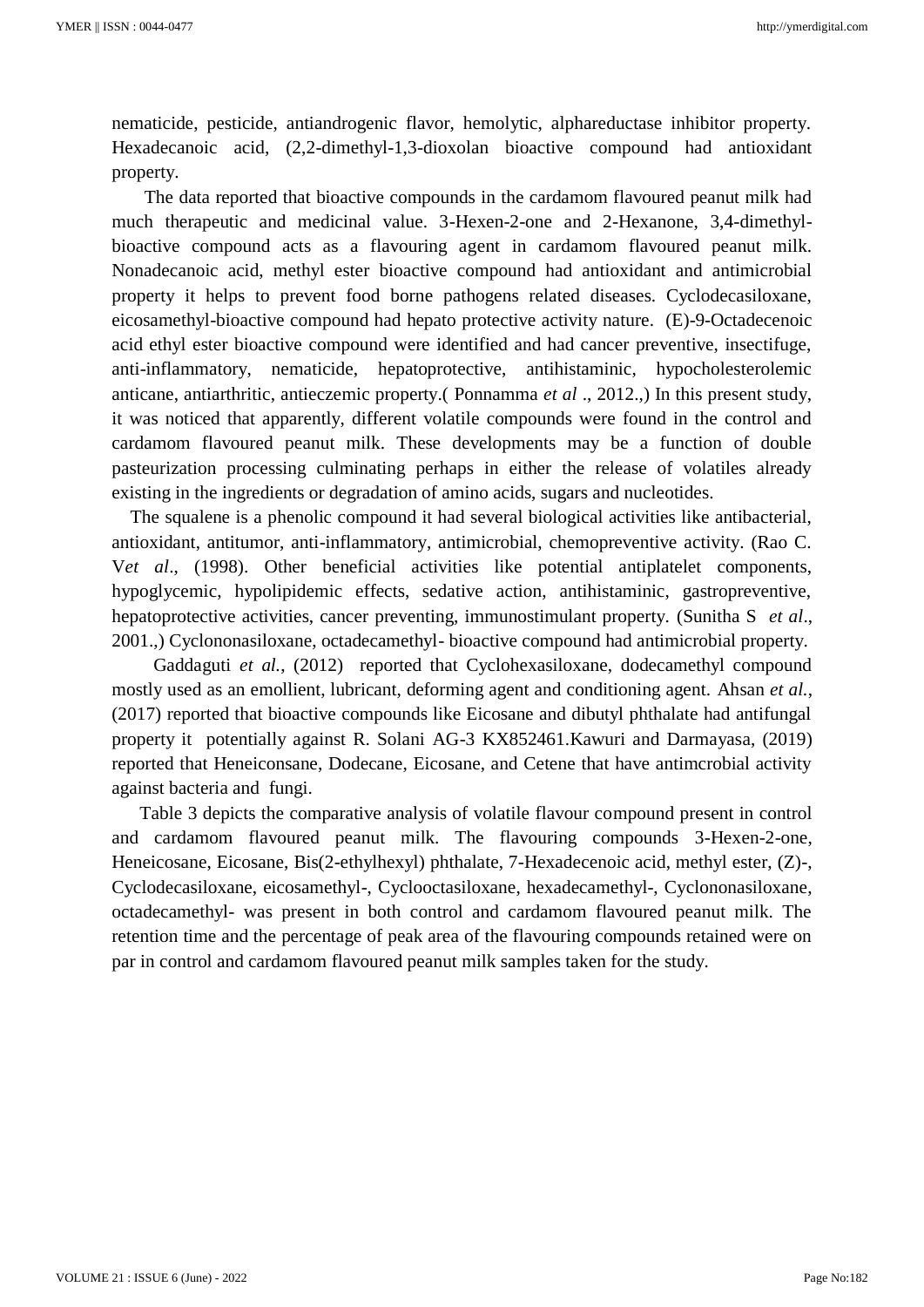| Volatile flavour compound present in control peanut milk |        |       |                          | Volatile flavour compound present in cardamom |                  |              |               |                       |                    |
|----------------------------------------------------------|--------|-------|--------------------------|-----------------------------------------------|------------------|--------------|---------------|-----------------------|--------------------|
|                                                          |        |       |                          | flavoured peanut milk                         |                  |              |               |                       |                    |
| Peak#                                                    | R.Time | Area% | <b>Name</b>              | Molecular                                     | Peak             | <b>R.Tim</b> | Area          | <b>Name</b>           | Molecular          |
|                                                          |        |       |                          | formula                                       | $\#$             | $\mathbf e$  | $\frac{0}{0}$ |                       | formula            |
| 1.                                                       | 6.368  | 53.47 | 3-Hexen-2-               | $C_6H_{10}O$                                  | $\mathbf{1}$     | 5.491        | 8.15          | 2-Hexanone,           | $C_8H_{16}O$       |
|                                                          |        |       | one                      |                                               |                  |              |               | 3,4-dimethyl-         |                    |
| $\overline{2}$                                           | 23.051 | 1.22  | Heneicosan               | $C_{21}H_{44}$                                | 2.               | 30.379       | 3.25          | Nonadecanoi           | $C_{20}H_{40}O_2$  |
|                                                          |        |       | e                        |                                               |                  |              |               | acid.<br>$\mathbf{c}$ |                    |
|                                                          |        |       |                          |                                               |                  |              |               | methyl ester          |                    |
| 3.                                                       | 30.115 | 0.38  | Eicosane                 | $C_{20}H_{42}$                                | 3.               | 31.005       | 0.08          | Dotriacontan          | $C_{32}H_{66}$     |
|                                                          |        |       |                          |                                               |                  |              |               | e                     |                    |
| 4.                                                       | 43.688 | 2.07  | $\operatorname{Bis}(2-)$ | $C_{24}H_{38}O_4$                             | 4.               | 35.592       | 1.67          | Linoleic acid         | $C_{20}H_{36}O_2$  |
|                                                          |        |       | ethylhexyl)              |                                               |                  |              |               | ethyl ester           |                    |
|                                                          |        |       | phthalate                |                                               |                  |              |               |                       |                    |
| $\overline{5}$ .                                         | 34.113 | 1.13  | $7-$                     | $C_{17}H_{34}O$                               | $\overline{5}$ . | 39.835       | 4.73          | Squalene              | $C_{30}H_{50}$     |
|                                                          |        |       | Hexadecen                |                                               |                  |              |               |                       |                    |
|                                                          |        |       | oic<br>acid.             |                                               |                  |              |               |                       |                    |
|                                                          |        |       | methyl                   |                                               |                  |              |               |                       |                    |
|                                                          |        |       | ester, $(Z)$ -           |                                               |                  |              |               |                       |                    |
| 6.                                                       | 42.499 | 1.49  | Cyclodecas               | $C_{20}H_{60}O_{10}$                          | 6.               | 42.095       | 0.94          | Isoxazole, 5-         | $C_{11}H_{10}CINO$ |
|                                                          |        |       | iloxane.                 | Si <sub>10</sub>                              |                  |              |               | chloro-4- $(2-$       |                    |
|                                                          |        |       | eicosameth               |                                               |                  |              |               | phenylethyl)-         |                    |
|                                                          |        |       | yl-                      |                                               |                  |              |               |                       |                    |
| 7.                                                       | 33.305 | 1.10  | Cyclooctasi              | $C_{16}H_{48}O_8Si$                           | 7.               | 42.592       | 1.11          | $Q_{-}$               | $C_{57}H_{104}O_6$ |
|                                                          |        |       | loxane.                  | 8                                             |                  |              |               | Octadecenoic          |                    |
|                                                          |        |       | hexadecam                |                                               |                  |              |               | acid.<br>$1,2,3-$     |                    |
|                                                          |        |       | ethyl-                   |                                               |                  |              |               | propanetriyl          |                    |
|                                                          |        |       |                          |                                               |                  |              |               | ester, (              |                    |

**Table 3 Comparative analysis of beneficial bioactive compounds in cardamom flavoured peanut milk compared to control peanut milk.**

# **Conclusion**

The volatile flavouring compounds present in the control and cardamom flavored peanut milk was analyzed by GC – MS. Compared to control peanut milk, cardamom flavoured peanut milk had additional volatile bioactive compounds like 2-Hexanone, 3,4-dimethyl, Nonadecanoic acid, methyl ester, Dotriacontane, Linoleic acid ethyl ester, Squalene, Isoxazole, 5-chloro-4-(2-phenylethyl)-, 9-Octadecenoic acid, 1,2,3-propanetriyl ester bioactive compounds it had more therapeutic and medicinal uses. Among these identified compounds, Linoleic acid ethyl ester, Squalene, Isoxazole, 5-chloro-4-(2-phenylethyl)-, 9- Octadecenoic acid has role in in antioxidant, antimicrobial, anticancer and antiflammatory effects.

# **References**

- <span id="page-8-0"></span>1. Sharma, K.K., and Bhatnagar-Mathur, P. "Peanut (Arachis hypogaea L.)." *Agrobacterium Protocols*, (2006), pp.347-358.
- <span id="page-8-1"></span>2. Madhusudhana, B "A survey on area, production and productivity of groundnut crop in India." *IOSR journal of Economics and Finance* 1 (3), . (2013), pp.1-7.
- <span id="page-8-2"></span>3. Arya, S.S., A.R. Salve, and Chauhan, S."Peanuts as functional food: a review." *Journal of food science and technology* 53 (1), (2016), pp. 31-41.